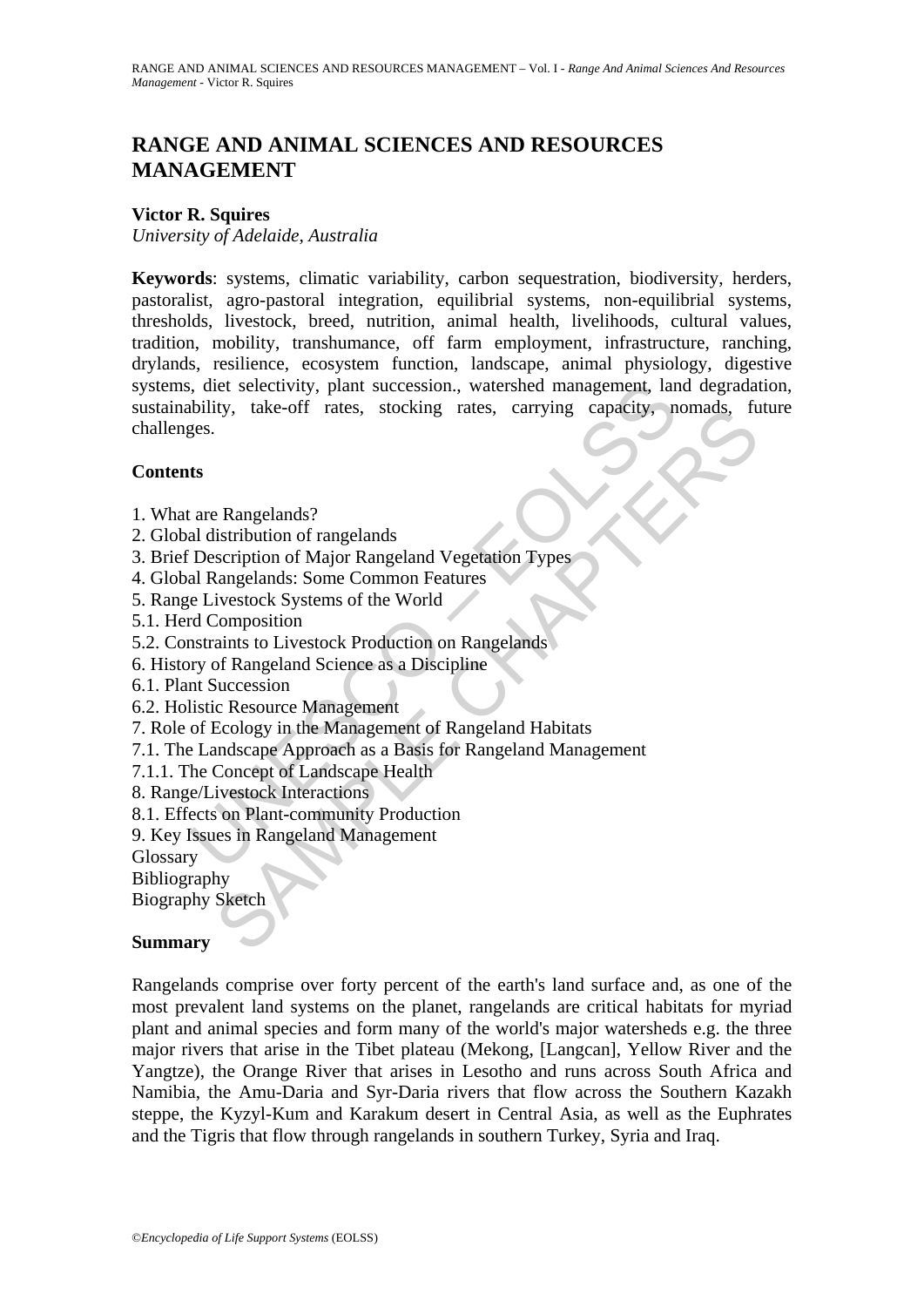Rangelands are categorized in two distinct ways: (a) as a type of land or (b) a type of (land) use. For many years the literature and the "science" of range management was centered on the type of use (mainly livestock grazing) but of more recent times the definition has been amended to be more inclusive. Rangelands are those parts of the world where pastoral people graze native and domestic herbivores on native vegetation. Here the natural and fossil resources are utilized by other people for a host of purposes, including: water, fossil fuels, mineral ores and other saleable commodities as well as "invisible' ecosystem services such a watersheds, carbon sequestration, and tourism,

For the purposes of this essay rangelands are defined as "*uncultivated land that will provide the necessities of life for grazing and browsing animals and the herder families that depend on them. Therefore it includes deserts, forests and natural grasslands and shrublands."* Rangelands have a key role as grazing lands for pastoral uses, as wildlife habitat and as biosphere reserves and this will be the focus of this volume. Appropriate management is essential for all these uses if we are to prevent degradation of the resources that provide the base for all the activities that occur now on rangelands or may occur in the future.

The development of thinking that underpins the science and management of rangelands in both North America and elsewhere is outlined and new paradigms are explained.

Rangelands are mostly thought of as being in the drier regions (drylands) and this is certainly the case for most of them but upland areas and some cold lowlands (notably in Iceland and the tundra region above 60<sup>°</sup>N latitude) are also classified as rangelands.

betation interfering the intriduces desearts, jores is and natural exacts and natural and as biosphere reserves and this will be the focus of this volument is essential for all these uses if we are to prevent degrees that as biosphere reserves and this will be the focus of this volume. Appropn<br>as biosphere reserves and this will be the focus of this volume. Appropn<br>at is essential for all these uses if we are to prevent degradation of<br>flat Drylands, as defined by the United Nations Convention to Combat Desertification (UNCCD), include the arid, semi-arid, and dry sub-humid zones and cover almost 54 million  $km<sup>2</sup>$  of the globe. The definition is based on the length of the growing season. The zones falling between 1-74 and 75-119 growing days represent the arid and semiarid drylands respectively. Many of the world's drylands are grazed rangelands. Semiarid areas are most extensive, followed by arid areas and then dry sub-humid lands. These drylands are spread across all continents, but are found most predominantly in Asia and Africa where the principal land use is as rangeland used for herding and opportunistic agro-pastoralism.

Rangelands are the home to millions of people, most of whom rely solely on the ecological services that rangelands provide. The significance of rangelands as a resource base falls into several broad categories: for grazing animals, livestock and wildlife; for biodiversity conservation: as a source of medicinal plants and foods; for carbon sequestration; as a reservoir of irreplaceable biodiversity and as a bastion of customs and tradition that have endured for centuries.

Regionally, Asia has the largest population living in drylands, both in terms of numbers and percent: over 1.4 billion people, or 42 percent of the region's population. Africa has nearly the same percentage of people living in drylands— 41 percent— although the total number is less than Asia's: nearly 270 million. South America has 30 percent of its population in drylands or approximately 87 million people. Of the three aridity zones defining drylands, semi-arid and dry sub-humid lands are the most populated by people.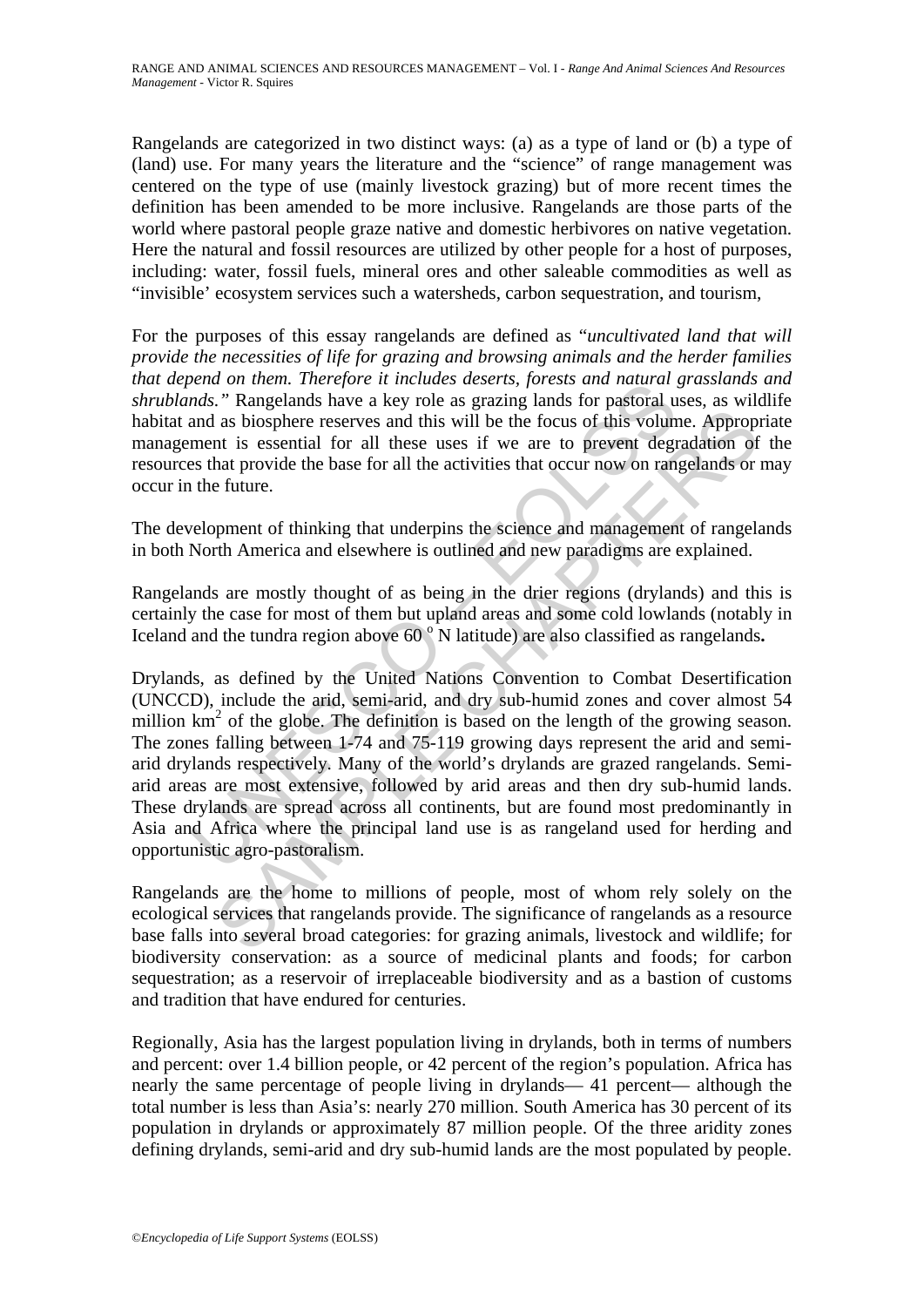Some of the highest population densities in the world are found in the semi-arid and dry sub-humid zones of India. Other pockets of high population densities occur in the dry sub-humid zones of eastern China, the Middle East, and West Africa.

Livestock production from rangelands is quite important both in terms of the volume of the output and in respect to the number of people dependent on livestock for their livelihood. Rangelands produce the full spectrum of production systems from commercial ranching in Australia, southern Africa, western USA, Canada, Mexico and Argentina through various gradations of crop-livestock systems in Africa and north and Central Asia to traditional nomadic and semi-nomadic subsistence systems.

The availability of land either for grazing or for producing animal feed, is a major determinant of the animal production systems in a specific area. Basically there are two broad categories of livestock raising (a) commercial ranching (industrialized) and (b) non-commercial (traditional) livestock raising.

Pastoralists (herders) have different management objectives. The aim of pastoralists is to maintain a large herd as insurance against extreme drought or hardship. The goal of the rancher is to maximize money profit. Pastoralists try to reduce their work load as much as possible; ranchers try to maximize productivity of labor.

manniny of tall enter for grazing of the primaring animat<br>mant of the animal production systems in a specific area. Basicall<br>ategories of livestock raising (a) commercial ranching (industri<br>mercial (traditional) livestock gories of livestock raising (a) commercial ranching (industrialized) and<br>ercial (traditional) livestock raising.<br>
(herders) have different management objectives. The aim of pastoralis<br>
a large herd as insurance against ext Most systems of raising livestock involve quite complex interactions of domestic livestock and the forage and water resources on which they depend. The most primitive of these systems was that of migratory herding. Somewhat more complex migratory systems are involved in nomadism and transhumance which utilize the seasonal production of grass and available water in different grazing areas. Traditional nomadism is practiced in many parts of Africa, the Middle East, central Asia and parts of South America. The more sophisticated modern equivalent of traditional; nomadism is represented by the seasonal grazing practices found in parts of western USA and the Republic of South Africa.

Ecologically sustainable development is the primary challenge currently facing the world's rangelands from the highly commercialized ranch operations in North America, Australia and elsewhere to the subsistence herders in Africa and Central Asia, north and northwest China and elsewhere. Environmental and sustainability issues have emerged duringthe 1990s . These days, few ecological topics evoke more emotional reaction among concerned citizens of developed countries than the prospect of a drastic transformation of natural landscapes. The concept of sustainable agriculture (including livestock systems) is in the process of evolution and its operational content remains notoriously difficult to define. In the more marginal rangelands sustainability implies that a major emphasis must be placed on reducing the vulnerability of small farmers and herds to resource fragility and natural hazards.

The pursuit of environmental sustainability in marginal rangelands (and elsewhere throughout the world's rangelands) must be seen as a dynamic process requiring that the long term balance between population and carrying capacity is addressed through measures to relieve the pressure on fragile resources. Relieving the pressure on the natural resource base requires enhanced strategic interventions. Achieving a balance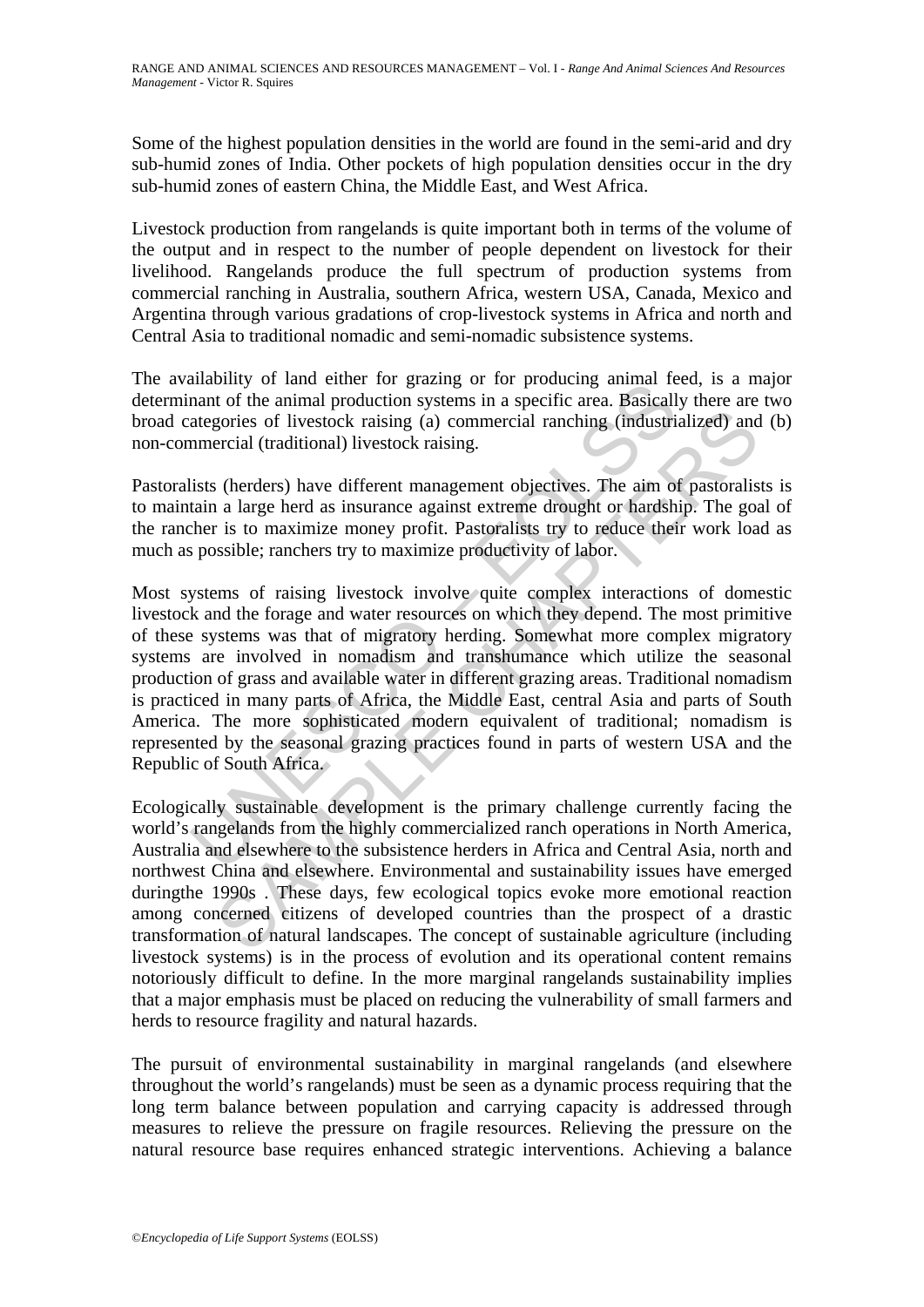will be the challenge for rangeland managers and administrators in the decades to come.

### **1. What are Rangelands?**

*Rangelands* comprise over forty percent of the earth's land surface and, as one of the most prevalent land systems on the planet, rangelands are critical habitats for myriad plant and animal species and form many of the world's major watersheds e.g. the three major rivers that arise in the Tibet plateau (Mekong,[Langcan], Yellow River and the Yangtze), the Orange River that arises in Lesotho and runs across South Africa and Namibia, the Amu-Daria and Syr-Daria rivers that flow across the Southern Kazakh steppe, the Kyzyl-Kum and Karakum desert in Central Asia, as well as the Euphrates and the Tigris that flow through rangelands in southern Turkey, Syria and Iraq.

Trights that how unough rangemants in southern Turkey, syna and<br>these. For many years the literature and the "science" of range ma<br>on the type of use (mainly livestock grazing) but of more re<br>on thas been amended to be mor s are categorized in two distinct ways: (a) as a type of land or (b) a typ<br>For many years the literature and the "science" of range management<br>the type of use (mainly livestock grazing) but of more recent times<br>the spear a Rangelands are categorized in two distinct ways: (a) as a type of land or (b) a type of (land) use. For many years the literature and the "science" of range management was centred on the type of use (mainly livestock grazing) but of more recent times the definition has been amended to be more inclusive. "Rangelands are those parts of the world where pastoral people graze native and domestic herbivores on native vegetation. Here the natural and fossil resources are utilized by other people for a host of purposes, including: water, fossil fuels, mineral ores and other saleable commodities as well as "invisible' ecosystem services (See:People in rangelands: their role and influence on rangeland utilization . The Society for Range Management (USA) definition reads "Land on which the native vegetation (climax or natural potential) is predominantly grasses, grass-like plants, forbs, or shrubs. Includes lands revegetated naturally or artificially when routine management of that vegetation is accomplished mainly through manipulation of grazing" Rangelands are not suitable for cultivation because of low and erratic precipitation, rough topography, poor drainage, or cold temperatures.

Box 1 is a compilation of various definitions of rangelands. Note that most relate to the use to which they are put, but that many refer to the plants communities that are supported on them and some to wildlife habitat, watershed values and other ecological services that rangelands provide.

| 1. (Grassland) - Biome found in regions where moderate annual average               |
|-------------------------------------------------------------------------------------|
| precipitation (25 to 76 centimeters, or 10 to 30 inches) is enough to support the   |
| growth of grass and small plants, but not enough to support large stands of trees.  |
| http://www.gsu.edu/~mstnrhx/ecogloss.htm.                                           |
| 2. (Grazing land) - Any area of pasture, rangeland or other grassland available for |
| stock<br>graze<br>tο                                                                |
| http://www.abs.gov.au/websitedbs/c311215.nsf/20564c23f3183fdaca25672100813ef        |
| 1/b4a3c3fd558c2c7dca2569c80077855e!OpenDocument                                     |
| 3. (Range) Rangelands, forests and woodlands, and riparian zones that support an    |
| understory or periodic cover of herbaceous or shrubby vegetation amenable to        |
| rangeland management<br>principles<br>practices.<br><sub>or</sub>                   |
| http://www.mtnvisions.com/Aurora/glossary.html#R                                    |
| 4. A broad category of land characterized by native plant communities that are      |
| often associated with grazing. Rangelands are managed by ecological rather than     |
| agronomic methods. http://www.for.gov.bc.ca/pab/publctns/glossary/R.htm             |
|                                                                                     |

5. A kind of land on which the native vegetation, climax or natural potential, consists predominately of grasses, grasslike plants, forbs, or shrubs. Rangeland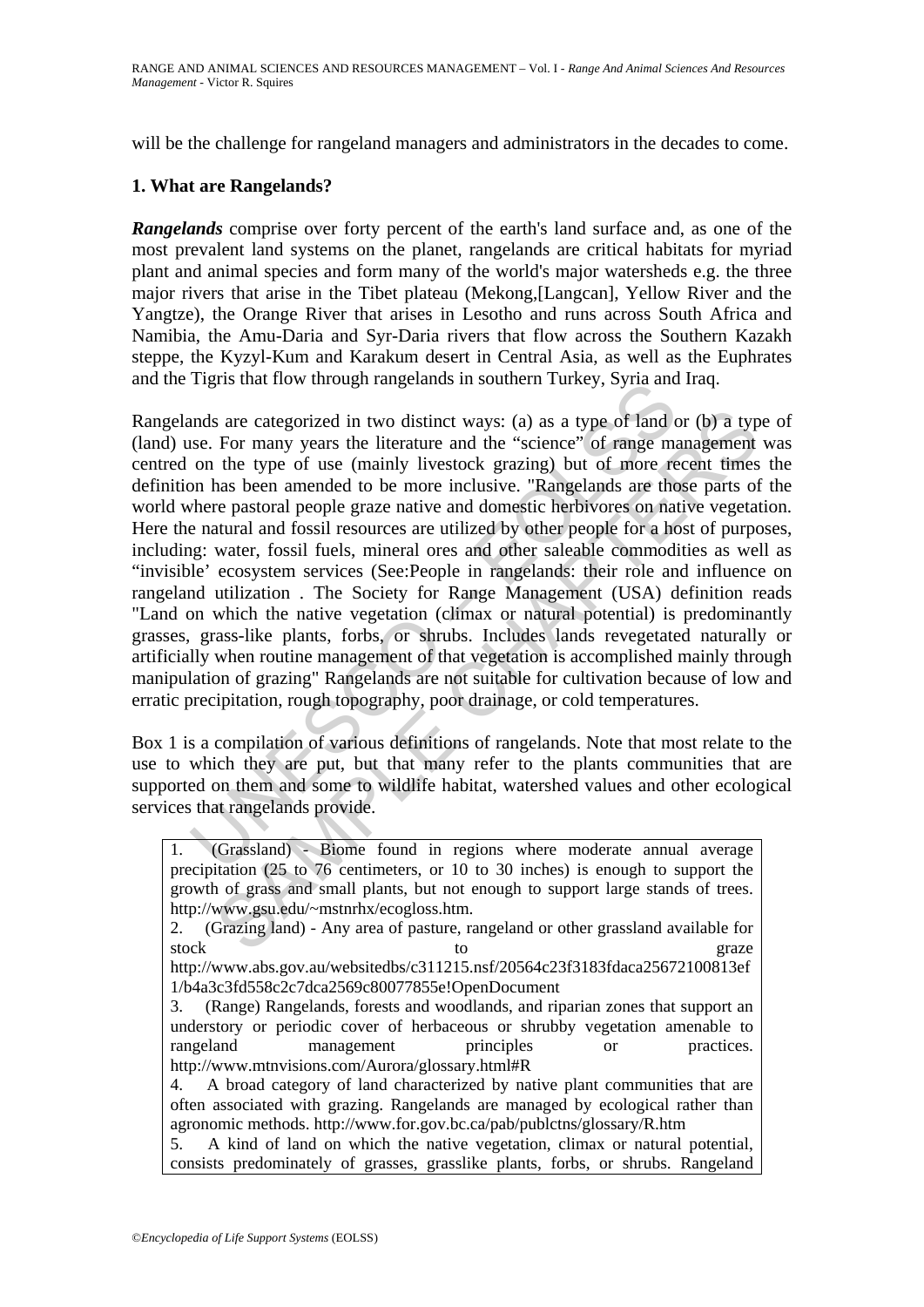includes lands revegetated naturally or artificially to provide a plant cover that is managed like native vegetation. Rangelands may consist of natural grasslands, savannas, shrublands, most deserts, tundra, alpine communities, coastal marshes, and wet meadows http://www.lastgreatplaces.org/glossary.html#R and http://www.mtnvisions.com/Aurora/glossary.html#R

6. A specific kind of land that produces native grasses and other plants, and its best agricultural use is for grazing livestock. It also provides habitat for many kinds of wild animals. http://csd.unl.edu/csd/illustrations/ra5a/range.html

7. A type of land, not a use of land. They are not urban land and they are not agricultural land. They do include some forests, some woodlands and other vegetation types not usually associated with range, but primarily, rangelands are grasslands, shrublands and savannas, and grasslands with scattered trees and shrubs. http://ag.arizona.edu/OALS/agnic/introduction.html

p.//ag.ari/ond.ecta/OAL:syagur/minuduation.ininin<br>All land producing naturalized or native forage for animal consum<br>ds that are revegetated naturally or artificially to provide a forage cor<br>anged like naturalized or native 8. All land producing naturalized or native forage for animal consumption, and lands that are revegetated naturally or artificially to provide a forage cover that is managed like naturalized or native vegetation. Generally considered as land that is not cultivated. It may include forestlands that support an understory or periodic cover of herbaceous or shrubby plants suitable for grazing without impairing other forest values. http://fwie.fw.vt.edu/rhgiles/appendices/glossr.htm

9. All land that is not urban or farmland in Arizona. 92% of Arizona is rangeland (SRM 1994). http://www.uni-frankfurt.de/fb11/didaktik/xprojekt/Water/glossary.htm 10. An expanse of land suitable for livestock to wander and graze on. http://www.dictionary.com/cgi-bin/dict.pl?term=rangeland

11. Any land supporting grazable or browsable vegetation and managed as a natural ecosystem; can include grasslands, forestlands, shrublands, and pasture. "Range" is not a land use. http://www.ext.colostate.edu/pubs/natres/06105.html

12. Any land supporting vegetation suitable for wildlife or domestic livestock grazing, including grasslands, woodlands, shrublands, and forest lands. http://www.luco.gov.bc.ca/lrmp/diamond.htm#60

13. Land on which the native vegetation (climax or natural potential) is predominantly grasses, grass-like plants, fortes, or shrubs. Includes lands revegetated naturally or artificially when routine management of that vegetation is accomplished mainly through manipulation of grazing" (Society for Range Management 1989

that are revegetated naturally or artificially to provide a forage cover that is<br>ned this naturalized on rative vegetation. Generally considered as land that is<br>ultivated. It may inculate forestlands that support an unders 14. Ecological sites are separated from forestland ecological sites based on the historic climax plant community that occupied the site before the arrival of European settlers. An Ecological Site Type of "Rangeland" is assigned where overstory tree production was not significant in the climax vegetation. Refer to the National Range and Pasture Handbook for details on rangeland ecological types. http://www.statlab.iastate.edu/soils/nssh/622.htm#09

15. Land on which the climax or potential plant cover is composed principally of native grasses, grasslike plants, forbs or shrubs suitable for grazing and browsing, and introduced forage species that are managed like rangeland. This would include areas where introduced hardy and persistent grasses, such as crested wheatgrass, are planted and such practices as deferred grazing, burning, chaining, and rotational grazing are used, with little or no chemicals or fertilizer being applied. Grasslands, savannas, many wetlands, some deserts, and tundra are considered to be rangeland. Certain communities low forbs and shrubs, such as mesquite, chaparral, mountain, shrub. and pinyon-juniper. are also included in rangeland shrub, and pinyon-juniper, are also included in rangeland. http://www.in.gov/oca/ilrc/glossary/

16. Land on which the climax vegetation (potential natural plant community) is predominantly grasses, grasslike plants, forbs or shrubs suitable for grazing and browsing. It includes natural grasslands, savannas, many wetlands, some deserts, tundra and certain forb and shrub communities. It also includes areas seeded to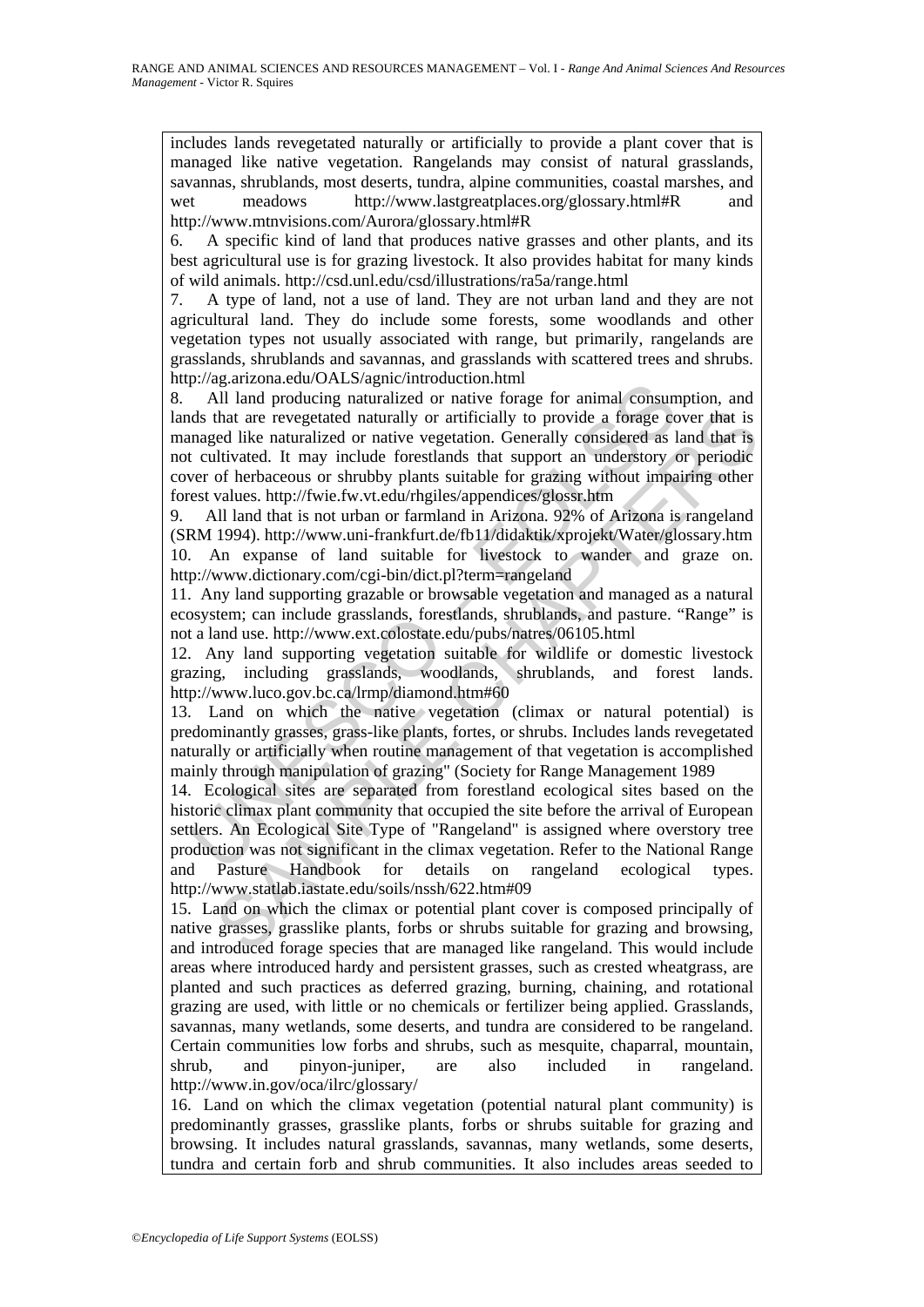native or adapted introduced species that are managed like native vegetation. [source: USDA-SCS 1982 NRI] (NRCS)

17. Land on which the indigenous vegetation (climax or natural potential) is predominantly grasses grass-like plants, forbs, or shrubs and is managed as a natural ecosystem. If plants are introduced, they are managed as indigenous species. Rangelands include natural grasslands, savannas, shrublands, many deserts, tundras, alpine communities, marshes and meadows. http://www.forages.css.orst.edu/Topics/Pastures/Grazing/Terminology/grazterm\_bod y.html#Vegetation

18. Land on which the native vegetation (climax or natural potential) is predominantly grasses, grasslike plants, forbs, or shrubs. It includes land that is revegetated naturally or artificially, as when routine management of the vegetation is accomplished, mainly through the management of grazing. Rangeland includes natural grassland, savannas, most deserts, tundra, alpine communities, shrub land, coastal marshes, and wet meadows. http://www.statlab.iastate.edu/soils/nssh/622.htm#09 and http://www.state.wy.us/~land/racfinal.htm

19. Land on which the native vegetation is predominately grasses, grass-like plants, forbs, or shrubs suitable for grazing or browsing use. http://www.fs.fed.us/pl/rpa/95rpa/glossary.htm (USFS)

20. Land on which the natural potential (climax) plant cover is principally native grasses, grasslike plants, and shrubs. It includes natural grasslands, savannahs, certain shrubs and grasslike lands, most deserts, tundra, alpine communities, coastal marshlands, and wet meadows. It also includes lands that are re-vegetated naturally or artificially and are managed like native vegetation.

21. Land on which the natural vegetation is predominantly native grasses, grasslike plants, forbs, or shrubs valuable for forage, not qualifying as timberland and not developed for another land use. Rangeland includes natural grassland and savanna http://www.srs.fs.fed.us/sustain/report/appendix/glossary.htm(USFS)

Compission, than y unough the management or grazing camely<br>compission, the many through the communities, stard<br>and grassland, savannas, most deserts, tundra, alpine communities, s<br>stal<br>marshes, and wet<br>p://www.state.outib. marshes, and wet meadows.<br>
www.statlab.iastate.edu/soils/nssh/622.htm#09 www.statlab.iastate.edu/soils/nssh/622.htm#09 www.state.wy.us/~land/racfinal.htm<br>
and on which the native vegetation is predominately grasses, grass-22. Land on which vegetation is predominantly grasses, forbs, or shrubs suitable for grazing or browsing. Rangeland is generally and Shrubland, but may include some Treeland and Barren land. Agricultural land is excluded. Also included are areas seeded to native or adapted introduced species that are managed like native vegetation. Resource Inventory Coordination Task Group. 1989. Interim resource inventory glossary. Washington, DC: U.S. Department of Agriculture; Forest Service; June 14, 1989. 96p http://forestry.about.com/library/glossary/blforglr.htm

23. Land used for grazing by domestic livestock and wildlife including grasslands and forest lands with an understorey or periodic cover of herbaceous or shrubby vegetation. (Canada – British

Columbia) http://www.for.gov.bc.ca/pab/publctns/frrra/app-c.htm

24. Land which is predominantly grasses, grasslike plants, or shrubs suitable for grazing and browsing. Rangeland includes natural grasslands, savannahs, many wetlands, some deserts, tundra, and certain shrub communities. It also includes areas seeded to native or adapted and introduced species that are managed like native vegetation. http://www.usda.gov/news/pubs/fbook97/13d.pdf(USDA)

25. Land, a major use of which is grazing by livestock and big game animals and on which the natural potential natural vegetation of plants is dominated by native grasses, grass-like plants, forbs, and shrubs. Some rangelands have been or may be seeded to introduced or domesticated plant species. Rangelands include natural grasslands, savannas, shrublands, many deserts, tundra, alpine communities, coastal marshes, and wet meadows. http://fwie.fw.vt.edu/rhgiles/appendices/glossr.htm

26. Open expanses of land over which animals (such as livestock) may roam and feed (Lund 1998)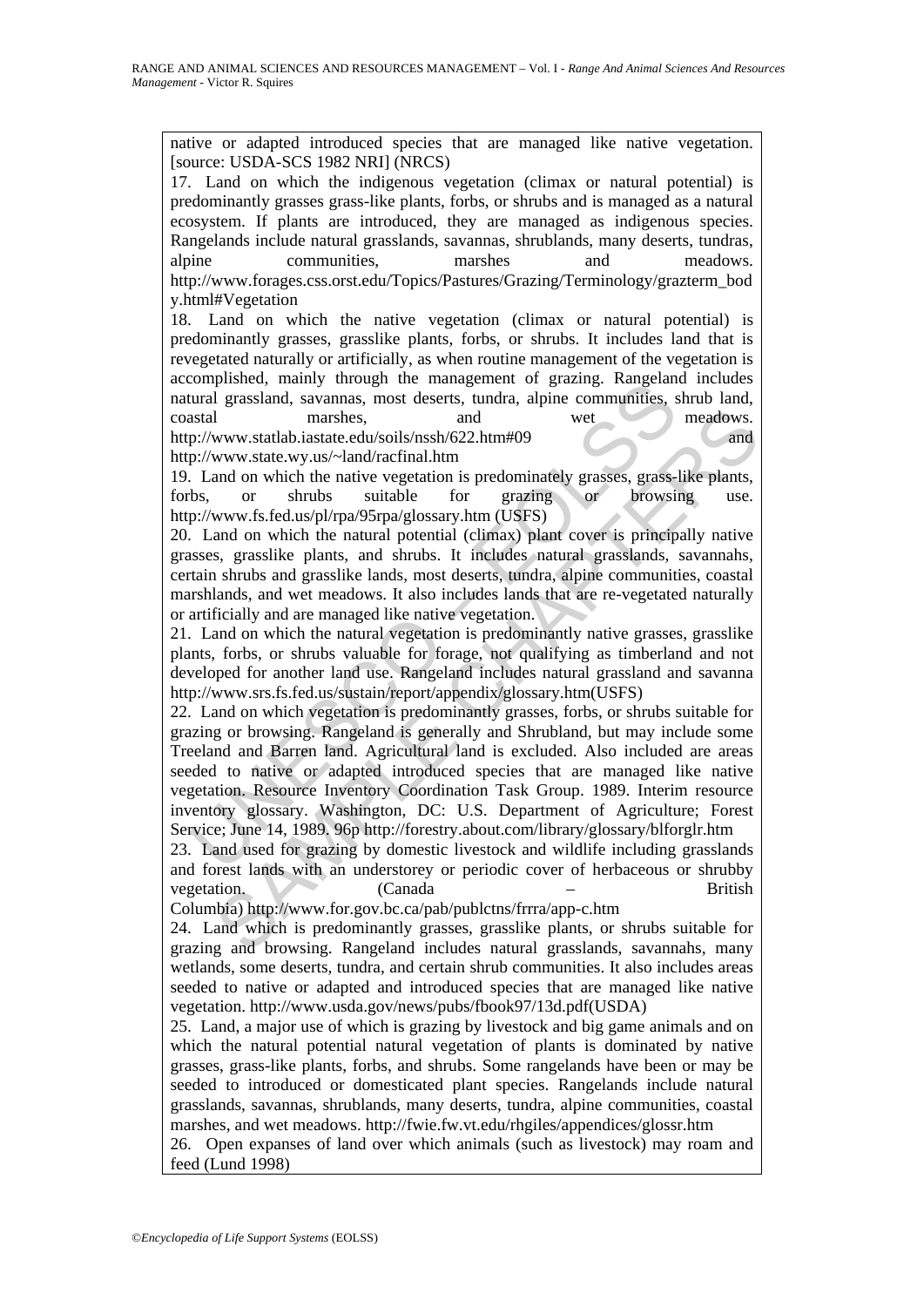27. Rangeland ecological sites are separated from forestland ecological sites based on the historic climax plant community that occupied the site before the arrival of European settlers. An Ecological Site Type of "Rangeland" is assigned where overstory tree production was not significant in the climax vegetation. Refer to the National Range and Pasture Handbook for details on rangeland ecological types. (NRCS)- http://www.statlab.iastate.edu/soils/nssh/622.htm 28. Rangeland, grassland (<10% cover trees, <20% shrubs). This subdivision includes rangeland used for hayland, including bluestems, mixed midgrasses and shortgrasses. http://www.statlab.iastate.edu/soils/nssh/622.htm#16 29. The internationally recognised term for land where livestock are grazed extensively on native vegetation, and where the rainfall is too low or erratic for agricultural cropping or for improved pastures. www.affa.gov.au/corporate\_docs/publications/pdf/oper\_env/armcanz/armcanz-

may28.pdf

Source: H. Gyde Lund Forest Information Services

Box 1. Rangeland Definitions.

W. All algo and controlled the arid semi-arid and the tunder of the United Rangeland Convention Services<br>
Box 1. Rangeland Definitions.<br>
purposes of this study we define rangelands as "*uncultivated*<br>
the necessities of l **EXACT EXECUTE THE CONSTRANT SET AND SET AND SET AND SET AND SURVEY THAND SURVEY (FIGURE 10 THAPTERS OF this study we define rangelands as "uncultivated land that** *necessities of life for gracing and browsing animals and* For the purposes of this study we define rangelands as "*uncultivated land that will provide the necessities of life for grazing and browsing animals and the herder families that depend on them. Therefore it includes deserts, forests and natural grasslands and shrublands."* Rangelands have a key role as grazing lands for pastoral uses, as wildlife habitat and as biosphere reserves and this will be the focus of this volume. Appropriate management is essential for all these uses if we are to prevent degradation of the resources that provide the base for all the activities that occur now on rangelands or may occur in the future.

## **2. Global Distribution of Rangelands**

Rangelands are mostly thought of as being in the drier regions (drylands) and this is certainly the case for most of them (Figure 1) but upland areas and some cold lowlands (notably in Iceland and the tundra region above  $60^\circ$  N latitude) are also classified as rangelands**.** 

Drylands, as defined by the United Nations Convention to Combat Desertification (UNCCD), include the arid, semi-arid, and dry sub-humid zones and cover almost 54 million  $km^2$  of the globe. The definition is based on the length of the growing season. The zones falling between 1-74 and 75-119 growing days represent the arid and semiarid drylands respectively. Many of the world's drylands are grazed rangelands. Semiarid areas are most extensive, followed by arid areas and then dry sub-humid lands. These drylands are spread across all continents, but are found most predominantly in Asia and Africa where the principal land use is as rangeland used for herding and opportunistic agropastoralism.

Rangelands are the home to millions of people, most of whom rely solely on the ecological services that rangelands provide.. The significance of rangelands as a resource base falls into several broad categories: for grazing animals, livestock and wildlife; for biodiversity conservation: as a source of medicinal plants and foods; for carbon sequestration; as a reservoir of irreplaceable biodiversity and as a bastion of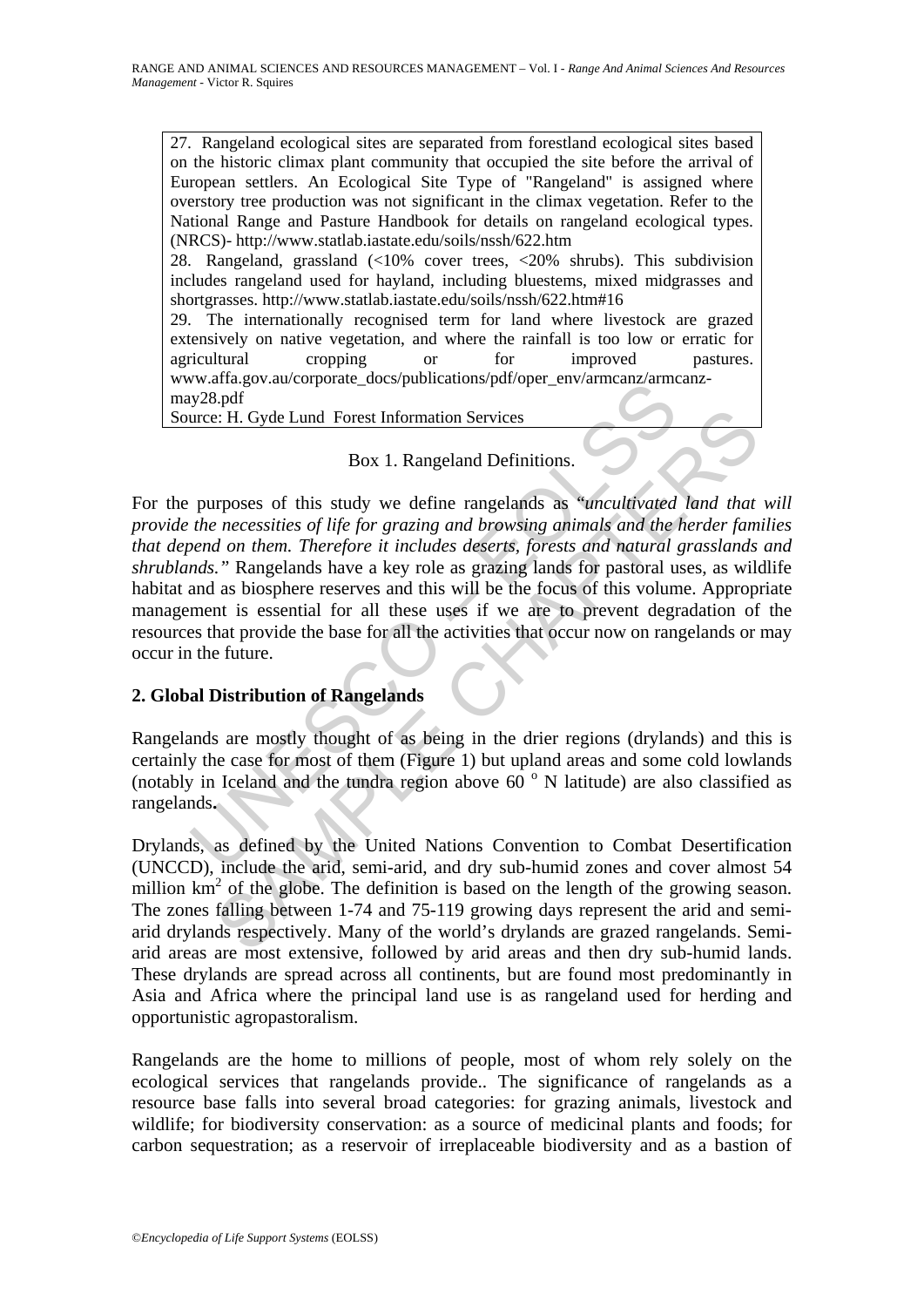

customs and tradition that cover millennia.

Figure 1. Distribution of the world's drylands, as defined by UN

Figure 1. Distribution of the world's drylands, as defined by I<br>
Highly, Asia has the largest population living in drylands, both in ter<br>
cent: over 1.4 billion people, or 42 percent of the region's populat<br>
the same perce Figure 1. Distribution of the world's drylands, as defined by UN<br>
Figure 1. Distribution of the world's drylands, as defined by UN<br>
t: over 1.4 billion people, or 42 percent of the region's population. Africa<br>
same percent Regionally, Asia has the largest population living in drylands, both in terms of numbers and percent: over 1.4 billion people, or 42 percent of the region's population. Africa has nearly the same percentage of people living in drylands— 41 percent— although the total number is less than Asia's: nearly 270 million. South America has 30 percent of its population in drylands or approximately 87 million people. Of the three aridity zones defining drylands, semi-arid and dry sub-humid lands are the most populated by people. Some of the highest population densities in the world are found in the semi-arid and dry sub-humid zones of India. Other pockets of high population densities occur in the dry sub-humid zones of eastern China, the Middle East, and West Africa.

Human population density is often related to the population of livestock in a specific area. In any event, livestock density is variable across the globe but pockets of high density occur.

Livestock densities range from less than 50 head to well over 100 head of livestock per square kilometer (Figure 2). In areas where the intensity of livestock production is low, especially in developing regions of Africa and parts of Asia, ranchers presumably rely on native grassland for grazing without many external inputs. Livestock can help maintain soil fertility, increase nutrient retention and water-holding capacity, and create a better climate for micro-flora and fauna. If overgrazing does occur, soil compaction and erosion may follow with a decrease in soil fertility, organic matter, and waterholding capacity. In areas where the intensity of livestock production is low, especially in developing regions of Africa and parts of Asia, ranchers presumably rely on native grassland for grazing without many external inputs.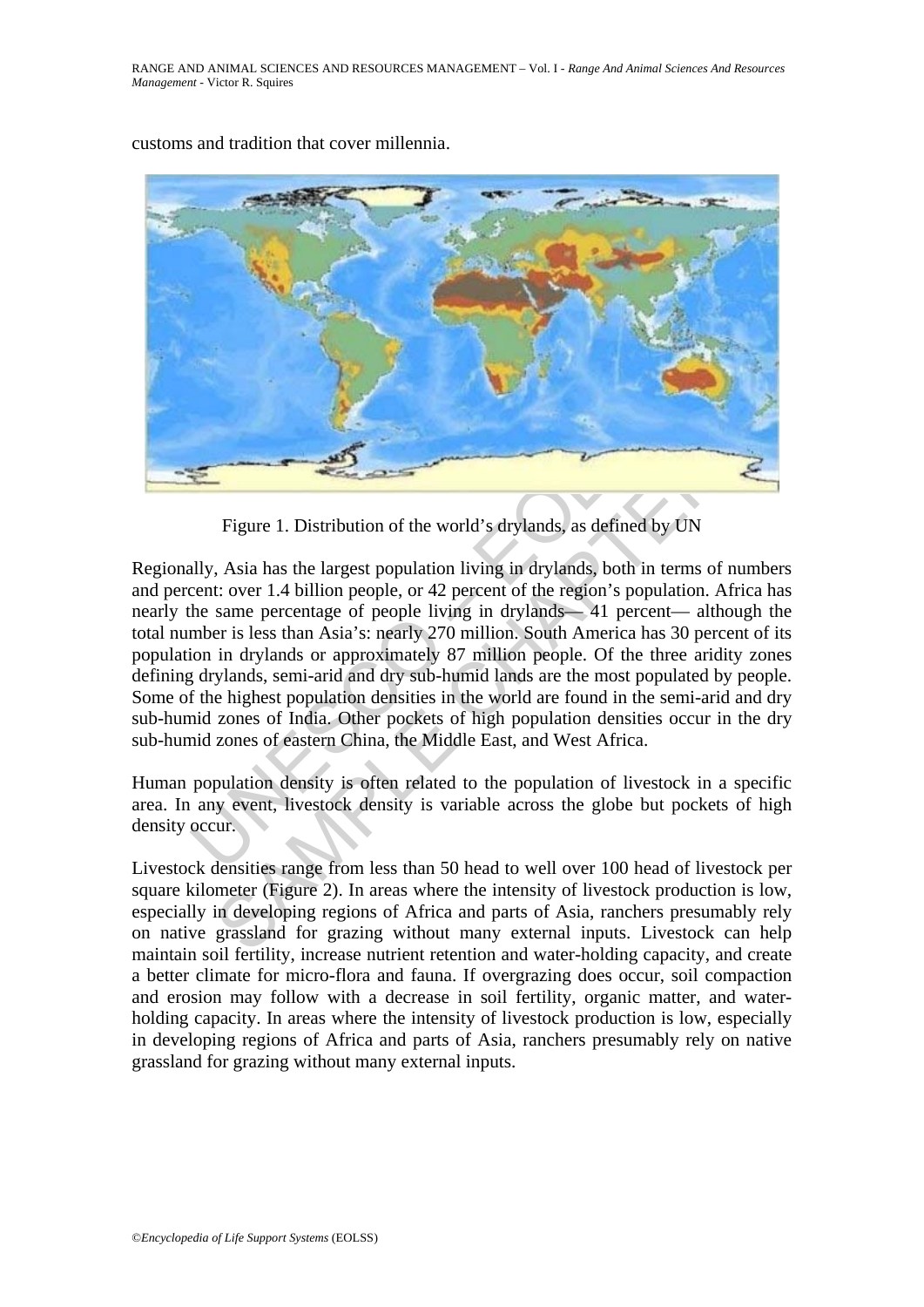RANGE AND ANIMAL SCIENCES AND RESOURCES MANAGEMENT – Vol. I - *Range And Animal Sciences And Resources Management* - Victor R. Squires



Figure 2. Global livestock densities

**Example 18 and 19 and 19 and 19 and 19 and 19 and 19 and 19 and 19 and 19 and 19 and 19 and 19 and 19 and 19 and 19 and 19 and 19 and 19 and 19 and 19 and 19 and 19 and 19 and 19 and 19 and 19 and 19 and 19 and 19 and 19 SOOK PET KINCE 15** 1 = 10<br>
26 - 50<br>
51 - 100<br>
51 - 100<br>
51 - 100<br>
51 - 100<br>
51 - 100<br>
51 - 100<br>
51 - 100<br>
51 - 100<br>
51 - 100<br>
51 - 100<br>
51 - 100<br>
51 - 100<br>
51 - 100<br>
51 - 100<br>
51 - 100<br>
51 - 100<br>
51 - 100<br>
51 - 100<br>
51 -There is no rangeland prototype because there are many different types. Rangelands include natural grasslands consisting of either tall, short, medium, annual or desert species; savannahs both wet and dry; shrublands of various characteristics; alpine communities; coastal marshes; wet meadows and most deserts. The commonalities between these are: (1) they produce a kind of vegetation that only animals can consume and convert into products beneficial to man; and (2) they are not suitable for sustained cultivation and they are incapable of supporting arborescent forests. However, many forests can be grazed without damage to the trees within the multiple-use concept and these are often called "woodland ranges". The objective is not to destroy the forest, but instead to use its resources for more than one product.

Rangelands are those parts of the world where pastoral people graze native and domestic animals on native vegetation. But rangelands resources are also utilized by people who harvest products including water, fossil fuels, mineral ores and other saleable commodities as well as "invisible' ecosystem services (See:People in rangelands: their role and influence on rangeland utilization). The principal focus of this entire volume is on rangelands that are used for pastoral purposes and on the animal grazing systems that they support.

- -

-

TO ACCESS ALL THE **35 PAGES** OF THIS CHAPTER, Visit[: http://www.eolss.net/Eolss-sampleAllChapter.aspx](https://www.eolss.net/ebooklib/sc_cart.aspx?File=E5-35-00-00)

#### **Bibliography**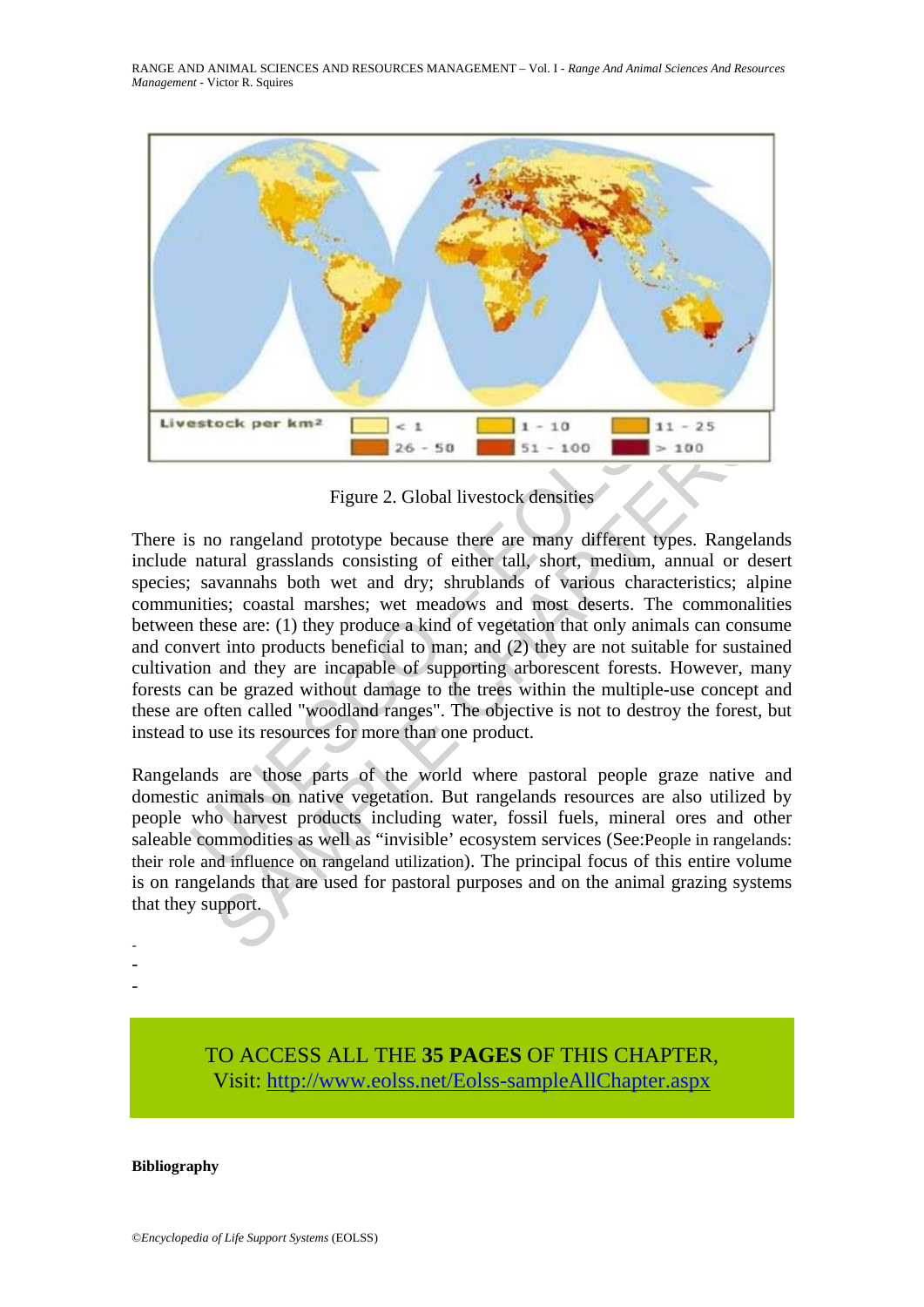Behnke, R.H, Scoones, I. and Kerven,C.(eds.) (1993) "*Range ecology at disequilibrium: New Models of Natural variability and pastoral adaptation in African Savannas".* ODI, London [A collection of thought provoking essays that sought to challenge established thinking and expound new paradigms that better explain the behavior of rangeland ecosystems under a variable climate]

Box, T.W (2003). The last 25 years: Changes and reflections. *Rangelands* 25:31-35 [A view from an eminent rangeland scientist].

Clements, F. E. 1928*"Plant succession and indicators: A definitive edition of plant succession and plant indicators"*.. H. W. Wilson Co., New York. [A classic text that laid a good foundation for studies on plant ecology]

Dyksterhuis, E.J (1949). Condition and management of range land based on quantitative ecology. *Journal of Range Management*. 2:104-115.[An explanation of the basis for assessing rangeland condition and trend that laid the foundation for work by various US government agencies for decades]

Grice,A and Hodgkinson, K.(eds.) (2002) "*Global Rangelands: Problems and Prospects*". CABI, Oxford 2002 [An overview that addresses the important issues confronting the rangelands and presents new concepts and approaches for the management of rangeland resources]

Heitschmidt, R.K.and J. W. Stuth (eds.) (1991)*"Grazing Management/An Ecological Perspective*Timber Press, Portland, USA [An excellent introduction to the complexities of grazing and the ecological consequences of both good and bad management of rangeland and livestock]

laid the foundation for work by various US government agencies for decades]<br>
and Hodgkinson, K.(eds.) (2002) "*Global Rangelands: Problems and Prospect*<br>
and Prospection Archerses the important issues confronting the range Hodgkinson, K.(eds.) (2002) "Global Rangelands: Problems and Prospects". CABI, O:<br>
ererview that addresses the important issues confronting the rangelands and presents<br>
ererview that addresses the important issues confront Ludwig,J., Tongway,D., Freudenberger, D. Noble,J., and Hodgkinson,K. (eds.) (1997) *"Landscape ecology: Function and management – principles from Australia's rangelands*" CSIRO, Collingwood, Australia 158 p. [One of the most important books on rangeland management to appear in recent times. It propounds the concepts of managing rangelands at the landscape-scale and argues the case for including soil as a vital component in monitoring schemes]

Milchunas, D. G., O. E. Sala, and W. K. Lauenroth. (1993). Quantitative effects of grazing on vegetation and soils over a global range of environments. *Ecological Monographs*. 63:327-366. [A comprehensive review and analysis of the results of numerous grazing trials in many countries

Savory, A. (1988) *"Holistic resource management*" Island Press, Washington D.C. [An exposition of the principles of the Savory Grazing Method]

Sinclair, ARE and Norton-Griffiths, M. (eds.).(1979) "Serengeti/Dynamics of an Ecosystem". Univ. Chicago Press, Chicago.1979 [An elegant analysis of the ecological relationships in the vast Serengeti Plain of East Africa]

Squires, VR and Sidahmed, A.E (eds.) (1998)*"Drylands: sustainable use of rangelands into the twentyfirst century*". IFAD. Rome 470 p. [A useful collection of chapters on the future of rangelands with careful case studies from a number of Middle East and African countries]

Stoddard. LA, Smith,AD and Box,TW (1975) "*Range Management"* McGraw Hill N.Y. USA [A classic range management text book, used as a basis for teaching for several decades as it went through various revisions and editions]

Westoby, M., B. Walker, and I. Noy-Meir. (1989). Opportunistic management of rangelands not at equilibrium. *J. Range Mgt.* 42:266-274.[A seminal paper that revolutionized thinking about the behavior and management of rangelands in arid and semiarid areas]

#### **Biographical Sketch**

**Dr Victor Squires** is an Australian. His undergraduate studies in Australia were in Botany and Ecology and he has a PhD in Range Science from Utah State University, USA

He is a former foundation Dean of the Faculty of Natural Resources at Adelaide University and the Foundation Director of the National Key Centre for Dryland agriculture and Land Use Systems. He is currently an Adjunct Professor in the University of Arizona, USA.

He has a background in teaching and applied research. As an educator he taught graduate and post